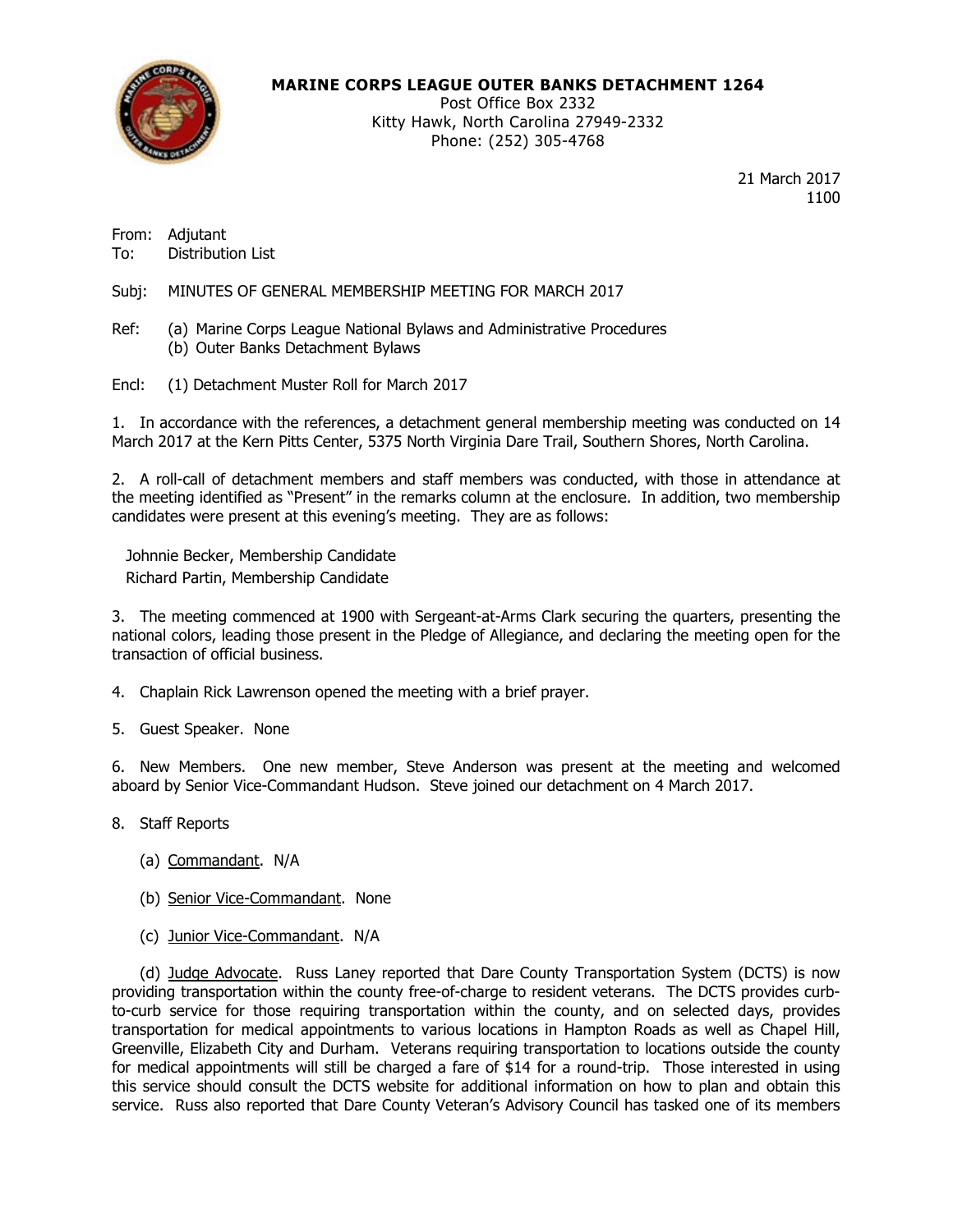with addressing the issue of homeless veterans within the county. Russ continued, stating that the state currently has a mobile crisis center that is able to respond to emergency situations within two-hours of notification by emergency responders or a person in need, and that many of our local churches and charitable organizations also offer assistance. This initiative will serve to coordinate the efforts of state agencies and local organizations specifically for resident veterans encountering a crisis or who are in need of housing.

### (e) Junior Past-Commandant. N/A

 (f) Adjutant. Robert Yanacek reported that the Department of North Carolina Quarterly Report was due in early March for the period 1 December 2016 to 28 February 2017 and was prepared and submitted on 1 March 2017. Robert also reported that we currently have 44 members on the rolls, having added one new member since our last meeting. Our newest member, Steve Anderson joined our detachment at our breakfast social on 4 March. Sadly, Robert reported that on 5 March detachment member Donald Murphy Jr. passed away at the age of 69—a few days short of his 42nd wedding anniversary. No other information is known other than a memorial service was conducted this past Saturday for Don in Glen Burnie, Maryland. Commenting on that report Senior Vice-Commandant Hudson asked Adjutant Yanacek to take the necessary action to prepare and submit a sympathy card on behalf of the detachment membership to Don's widow. In concluding his report on a happier note, Robert advised those present that detachment member Cory Lotspeich and his wife Haley are expecting their second child during mid-April.

#### (g) Chaplain. None

(h) Paymaster. Jorge Diaz thanked Adjutant Yanacek for providing his report at the February meeting and then provided a detailed report of the income and expenditures since our last meeting as well as the detachment's current account balance. Jorge began by reporting that the national headquarters is taking a great deal of time in processing membership payments. He has discussed that concern with the Department of North Carolina paymaster and has learned that this issue was the result of malfunctions in national's computer system. Jorge then briefed each line-item on the balance sheet to those present and no questions were raised, nor discrepancies noted.

 (i) Quartermaster. Dennis Thompson reported that the inventory of detachment property that was planned of 21 February was moved to 20 March due to schedule conflicts and will be conducted on that date. Dennis also reminded members that the detachment currently has five polo shirts in stock for purchase by those needing one. We have one medium, two large and two extra-large available for purchase at a cost of \$20 each.

- (i) Sergeant-at-Arms. None
- (k) Toys for Tots Liaison. N/A

## 9. Old Business

 (a) Awards Presentation. Adjutant Yanacek reported that the two awards authorized at our February meeting have been prepared and are awaiting the signature of Commandant Draper upon his return. Both of these framed certificates are available for review by those present following the conclusion of the meeting. The Certificate of Appreciation to Carol-Ann and the Staff of the Jolly Roger will be made by our commandant at our next breakfast social on 4 April 2017 at the Jolly Roger Restaurant. The Certificate of Honorary Membership to Joanne Sulik will be made by Commandant Draper at our next general membership meeting on 11 April 2017.

(b) Recruiting and Retention. Adjutant Yanacek reported that we are currently working 22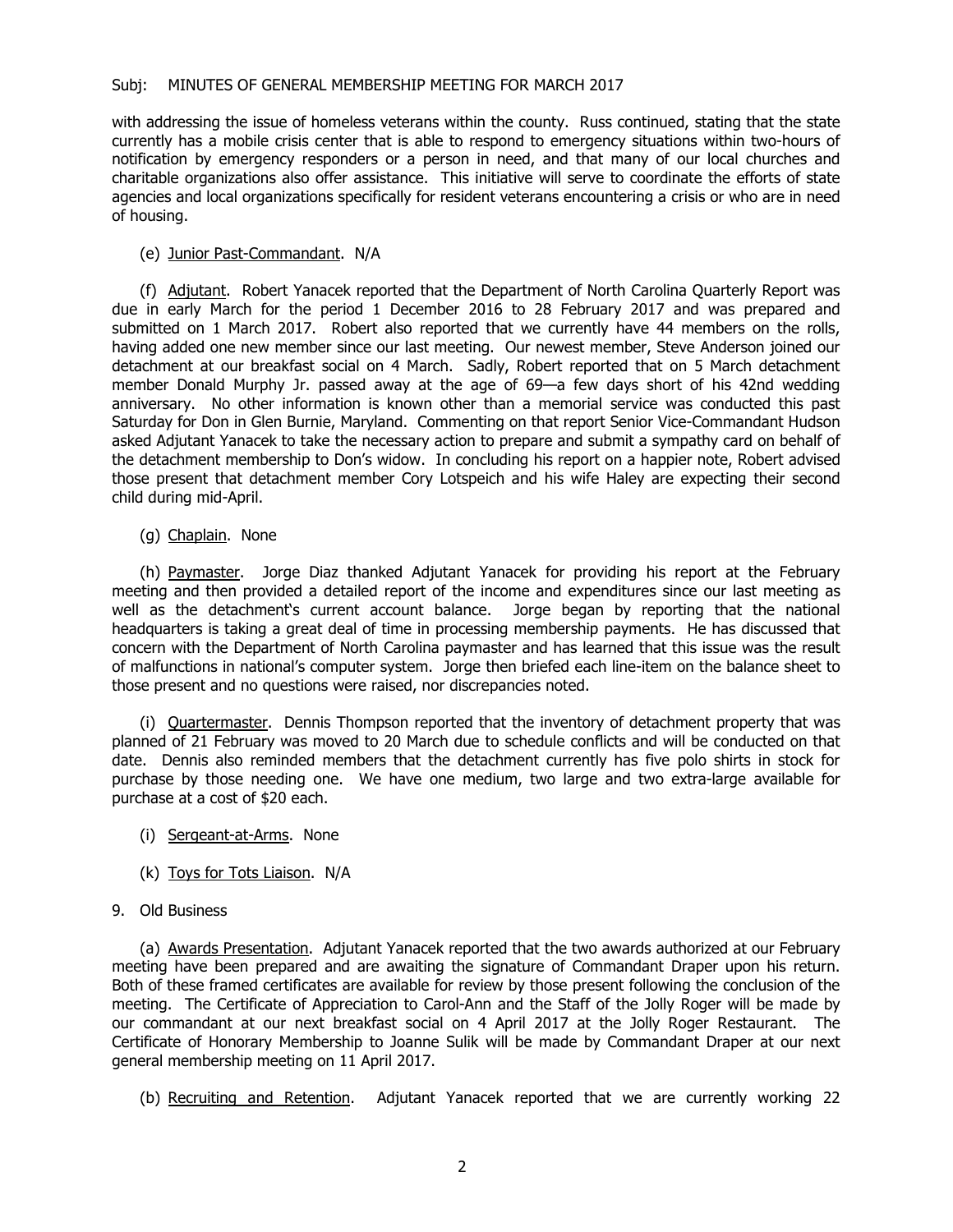#### Subj: MINUTES OF GENERAL MEMBERSHIP MEETING FOR MARCH 2017

membership candidates. Each candidate with an e-mail address has been added to our distribution list to keep them informed of upcoming events and meetings. These membership candidates are always welcome to attend our events to learn more about our organization. Addressing retention, Adjutant Yanacek indicated that as of 31 December 2016 we have eight members being carried as delinquent in their dues on the national rolls. It is believed that most of these eight have paid their dues and that their payments may not have posted on national rolls due to the computer system malfunction reported by Paymaster Diaz in his report.

 (c) Grants and Donations. Adjutant Yanacek reported that he submitted a request to the Walmart Foundation's "Volunteerism Always Pays" grant program for the first quarter of 2017 during late-February. Unfortunately, that grant request was reviewed and denied as some of the listed activities apparently were not creditable. This request was resubmitted on 10 March 2017, excluding the uncreditable activities, and is currently pending review by the Walmart Foundation.

(d) Sickbay. None

 (e) Website and Marketing. Adjutant Yanacek reported that our detachment website and Facebook page are up-to-date. Social media efforts to target the local population with posts about upcoming events on Facebook pages exclusively for locals are continuing and have yielded a number of new membership candidates. In addition to these efforts, Adjutant Yanacek reported that due to recent changes by Google in their application programming interface, he has have replaced the Google Calendar on our website with a similar calendar offered by Zoho. There is no cost associated with this calendar, and it also provides a greater degree of functionality and customer support.

 (f) Social Activity. Adjutant Yanacek reported that on 7 March, nine members and one guest met at the Jolly Roger for the free breakfast social. Everyone in attendance enjoyed the good food and company. Our next event will be on Tuesday, 4 April at 0900. This will be a special event as our commandant will be presenting a Certificate of Appreciation to Carol Ann and the staff of the Jolly Roger. All members and membership candidates are invited and encouraged to attend.

 (g) Endorsement to Open an Outer Banks Navy Federal Credit Union Branch Office. Despite this business item being tabled until our April meeting, Senior Vice-Commandant Hudson opened this item for thoughts from those present. Beginning, he stated that he felt that despite the personal advantage to him, being a member of Navy Federal Credit Union, he opposed the detachment providing an endorsement. Senior Vice-Commandant Hudson stated that doing so for one organization could potentially lead to future requests from similar organizations at our monthly meetings. Entertaining such requests, he stated, detracts from our ability to focus on our detachment's mission of promoting the Marine Corps, the Marine Corps League, and assisting fellow Marines and their families. Adding his thoughts, Paymaster Diaz indicated that perhaps the use of the term "endorsement" has too strong of a legal connotation, and that a lesser term such as "supports" or "requests" could be used instead. Further comments were offered that perhaps members, acting on their own behalf, could write and submit their own letters in support of establishing a Navy Federal Credit Union branch office in our area. Following the conclusion of discussion, this business item was once-again tabled for further action at our meeting on 11 April 2017.

 (h) 2017 Membership Directory. Adjutant Yanacek reported that the 2017 Membership Directory have been delivered to each detachment member, either at last month's meeting or by mail. Adding to that report, Paymaster Diaz indicated that none of the 34 directories that were mailed have been returned as undeliverable.

 (i) Outer Banks Shrimpfest. Adjutant Yanacek reported that no further information is available on the Outer Banks Shrimpfest. The location venue, Festival Park in Manteo, is closed and will not reopen until 1 April 2017. He will continue to monitor the event's Facebook page should further information be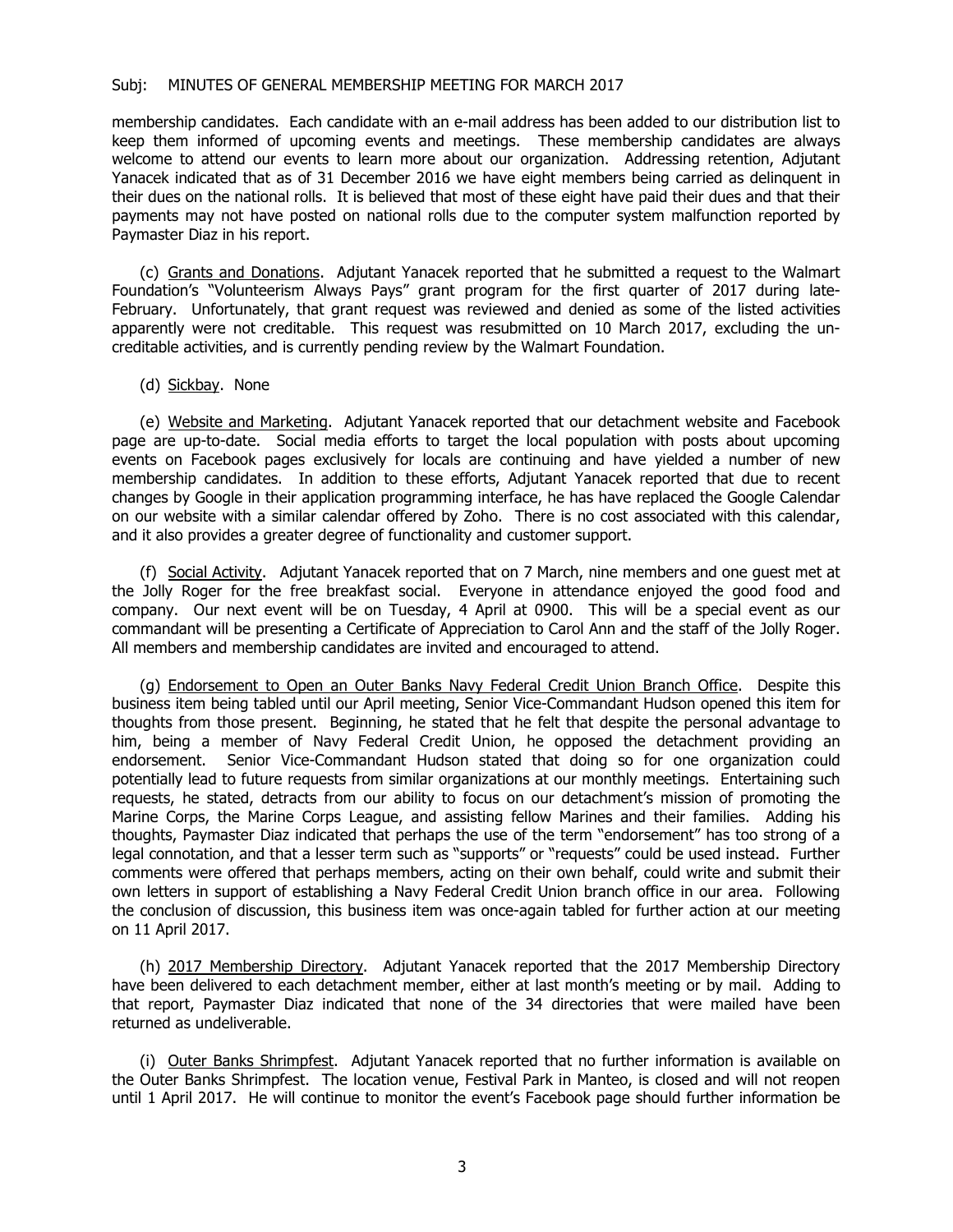#### Subj: MINUTES OF GENERAL MEMBERSHIP MEETING FOR MARCH 2017

published prior to 1 April and will provide further information as it becomes available.

 (j) 2017 Spring Belk Charity Sale. Adjutant Yanacek reported that the Spring Belk Charity Sale planning meeting was held on Monday, 12 March 2017. He and Judge Advocate Laney were in attendance and established the following schedule for our detachment to sell tickets to this event in the Belk store in Kill Devil Hills:

| Date          | Time         |
|---------------|--------------|
| 25 March 2017 | 1200 to 1400 |
| 26 March 2017 | 1400 to 1600 |
| 1 April 2017  | 1200 to 1400 |
| 2 April 2017  | 1400 to 1600 |
| 8 April 2017  | 1200 to 1400 |
| 9 April 2017  | 1400 to 1600 |
| 15 April 2017 | 1200 to 1400 |
| 16 April 2017 | Easter: None |
| 22 April 2017 | 1200 to 1400 |
| 23 April 2017 | 1400 to 1600 |
| 29 April 2017 | 0600 to 1000 |
|               |              |

This schedule was e-mailed to the membership following the planning meeting. All-hands are asked to volunteer for at least one two-hour shift in support of this important fundraising event.

(k) Adopt-A-Beach Program. Adjutant Yanacek reported that the paperwork for our participation in the "Adopt-A-Beach" program was submitted to the Surfrider Foundation and approved. We are now responsible for the West Third Street Public Estuarine Access and are required to clean and remove the litter from this area a minimum of six times per year, and to submit a report tabulating the litter collected each time a cleanup is performed. An e-mail was sent to the membership in order to establish a cleanup schedule, and based on the input provided, the following schedule was established:

| Date              | Time         |
|-------------------|--------------|
| 28 March 2017     | 1000 to 1100 |
| 16 May 2017       | 1000 to 1100 |
| 18 July 2017      | 1000 to 1100 |
| 19 September 2017 | 1000 to 1100 |
| 21 November 2017  | 1000 to 1100 |
| 16 January 2018   | 1000 to 1100 |

Due to very limited parking at our access, participating members will meet and park at the Avalon Beach Boating Access Area in Kill Devil Hills. This area is located at the intersection of Bay Drive and Dock Street and is about a half-mile north of our assigned access on West Third. Once there, we will transport participating members to our designated access using not more than two vehicles, and return them to the Avalon Beach Boating Access Area once the cleanup has been completed. Participating members are asked to bring with them their own gloves, if necessary, and a leaf rake or a push broom. All other supplies will be provided.

(I) Saint Patrick's Day Parade. The Kelly's Annual Saint Patrick's Day Parade was held on Sunday, 12 March 2017. Despite the rather brisk weather, nine detachment members participated—outnumbering the combined participants of the local American Legion and VFW posts combined.

10. New Business

(a) Marine in Need. None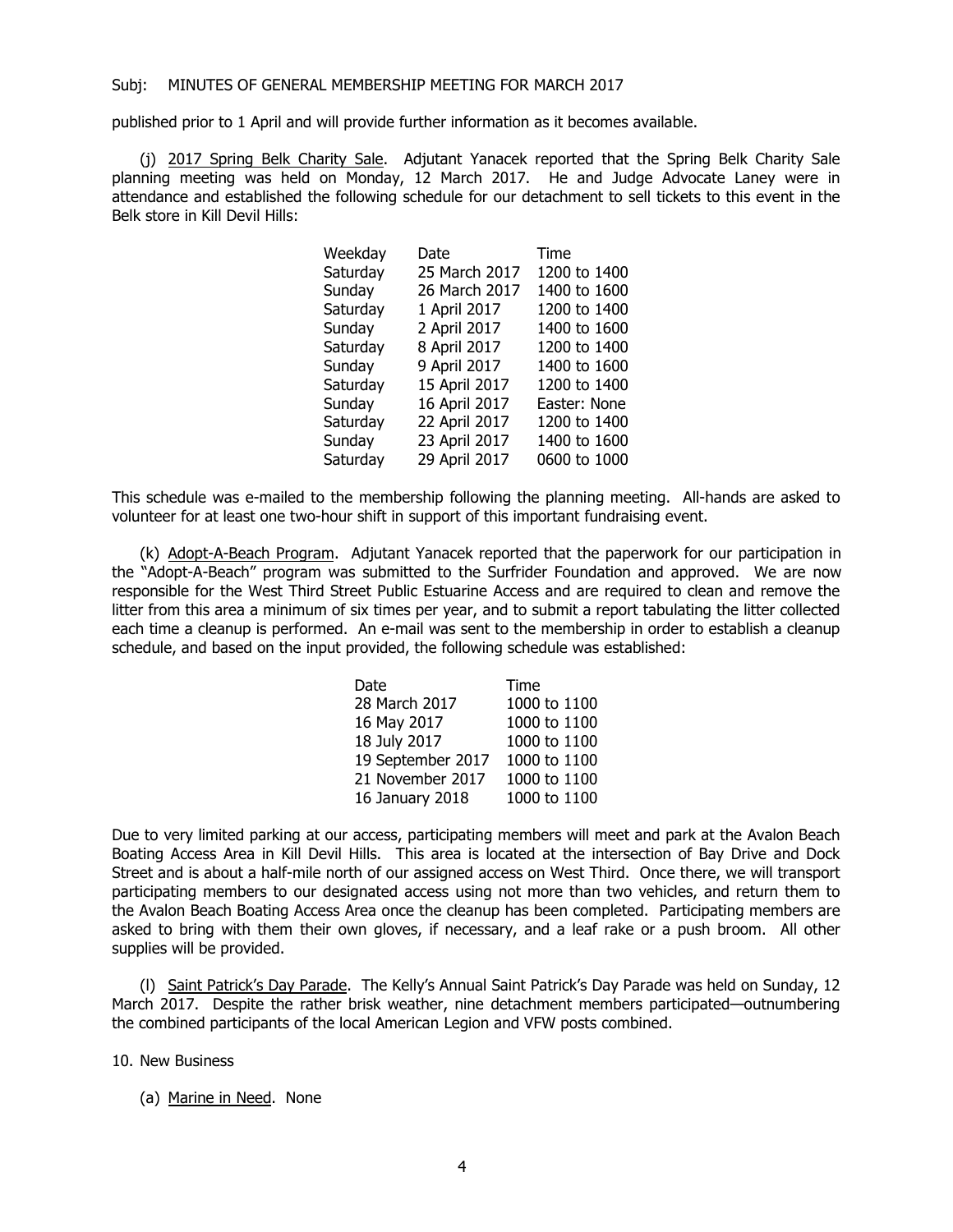## Subj: MINUTES OF GENERAL MEMBERSHIP MEETING FOR MARCH 2017

#### (b) Awards Recommendations. None

 (c) Marine Corps Social Media Scandal. Senior Vice-Commandant Hudson addressed the recent Marine Corps social media scandal by reminding detachment members that they are not authorized to respond to media inquiries on behalf of the Marine Corps or the Marine Corps League. With that said, he added that any comments to members of the public regarding this issue should be limited to the fact that an on-going investigation being conducted and that it is inappropriate to offer personal thoughts and opinions until such time that the investigation has been completed.

 (d) Detachment Jackets. In light of the recent interest in purchasing detachment polo shirts, Adjutant Yanacek opened for discussion the possibility of obtaining jackets for our members. These jackets would be in red in color and would have the Marine Corps emblem and the name of our detachment in yellow-gold lettering embroidered on the left-breast like our polo shirts. Adjutant Yanacek then displayed and passed around three jacket samples for members to examine and provide comments. The jacket samples included a Harriton fleece-lined nylon jacket, a Harriton nylon staff jacket, and an Augusta nylon coach's jacket. The latter two were lightly lined and more suitable for springtime weather, although it was noted that either could be worn in colder weather with a sweater or sweatshirt underneath. Adjutant Yanacek indicated that he has spoken to Joanne Sulik about the production of these jackets, and the cost to our members would be \$41 for the Harriton fleece-lined nylon jacket, \$29 for the Harriton nylon staff jacket, and \$20 for the Augusta nylon coach's jacket. Paymaster Diaz remarked that the Harriton jackets were noticeably darker than the red of our shirts and that he would prefer a color that more closely matched. Senior Vice-Commandant Hudson agreed, adding that he preferred the lighter Augusta nylon coach's jacket and liked its more robust snap closures. With no further comments, Senior Vice-Commandant Hudson asked Adjutant Yanacek to obtain a sample of the Augusta jacket in red for further examination at a future meeting since the sample of this jacket that was displayed was navy blue.

 (e) Formation of Detachment Color Guard. Adjutant Yanacek opened for discussion the possibility of forming a detachment color guard. This thought was prompted by some observations he made of the joint-veterans organization color guard at the recent Saint Patrick's Day parade. Adjutant Yanacek remarked that if we wanted to do this, it would require a minimum of four detachment members willing and able to carry our flags in harnesses or to shoulder an M-1 Garand rifle. Judge Advocate Laney pointed out that in addition to the Saint Patrick's Day parade ample opportunities exist locally for a color guard. These include the Hatteras Island and the Manteo Christmas parades, and services for Veterans, Memorial, and Independence Day. Senior Vice-Commandant Hudson agreed that there are indeed opportunities, but cautioned that forming a color guard would most likely require the commitment of some of our younger members. Continuing, he inquired as to the procurement and storage of weapons and other required items. Adjutant Yanacek responded that two M-1 Garand rifles could be obtained at no cost through the U.S. Army's Ceremonial Rifle Program. These weapons, once obtained, would be required to be stored when not in use at an armory in one of our local police stations. In addition to the rifles, additional materiel would be required to be purchased including a pair of rifle slings, a pair of flag harnesses, and possible a pair of 9.5-foot pikes for the flags. Following discussion, this business item was tabled for further discussion in the future.

11. Chaplain Lawrenson closed the meeting with a prayer.

12. The meeting concluded at 1956 with Sergeant-at-Arms Clark retiring the national colors and declaring the meeting closed until 11 April 2017, when we will reconvene for the transaction of official business.

Robert J. Yanacek

 Robert J. Yanacek Adjutant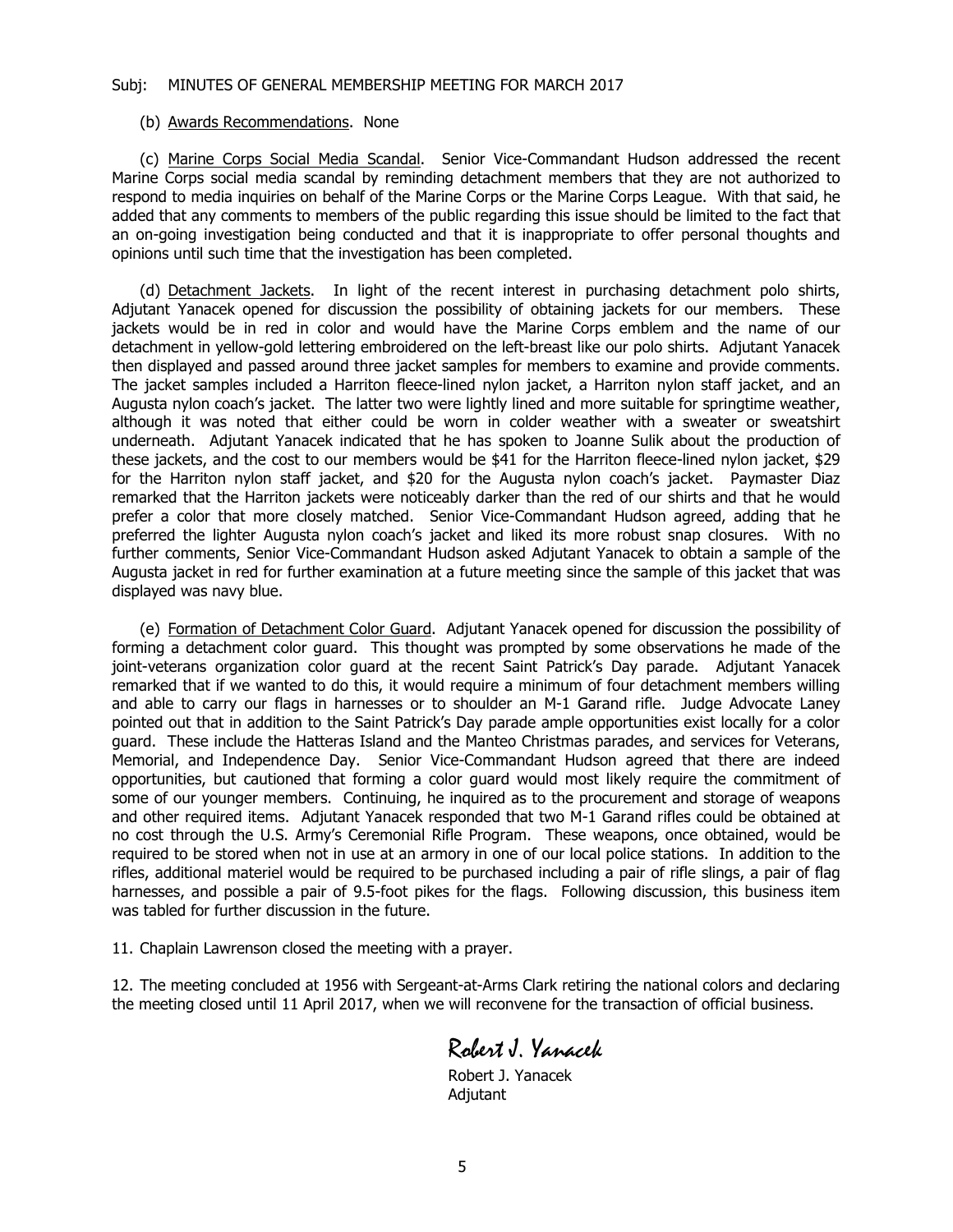# DETACHMENT MUSTER ROLL FOR MARCH 2017

| Name                     | <b>Staff Billet</b>    | <b>Remarks</b> |
|--------------------------|------------------------|----------------|
| Anderson, Stephen E.     |                        | Present        |
| Beall, Daniel M.         |                        |                |
| Bowser, Oyoma R.         |                        |                |
| Boyce Sr., Ronald A.     |                        |                |
| Clark, Craig T.          | Sergeant-at-Arms       | Present        |
| Czernik, Lawrence C.     | Toys for Tots Liaison  |                |
| Diaz, Jorge L.           | Paymaster              | Present        |
| Dozier, John J.          |                        | Present        |
| Draper, Frank D.         | Commandant             |                |
| Fearing Jr., Zenas E.    |                        |                |
| Felder, Gary L.          |                        |                |
| Figura, John P.          |                        |                |
| Fillmore, Walter D.      |                        |                |
| Gibson, Ron G.           |                        |                |
| Gillis, Steven           |                        |                |
| Gregory, Timothy G.      | Junior Past-Commandant |                |
| Holton, Edward J.        |                        |                |
| Hudson, Daniel R.        | Senior Vice-Commandant | Present        |
| Hunley, Thomas M.        |                        | Present        |
| Hurley, Thomas F.        |                        |                |
| Keating, Michael A.      | Junior Vice-Commandant |                |
| Laney, Russell E.        | Judge Advocate         | Present        |
| Lawrenson, Richard       | Chaplain               | Present        |
| Lotspeich, Cory B.       |                        |                |
| Mason, Ronald L.         |                        |                |
| McGrath, Kevin J.        |                        |                |
| Messinger Sr., Robert L. |                        |                |
| Monroe, James S.         |                        |                |
| O'Brien, William W.      |                        |                |
| Owens, James W.          |                        | Present        |
| Patrick, Joseph J.       |                        |                |
| Patrick, Susan S.        |                        |                |
| Pedersen, Martha E.      |                        |                |
| Riley III, Edward W.     |                        |                |
| Russano, Frank G.        |                        |                |

ENCLOSURE (1)